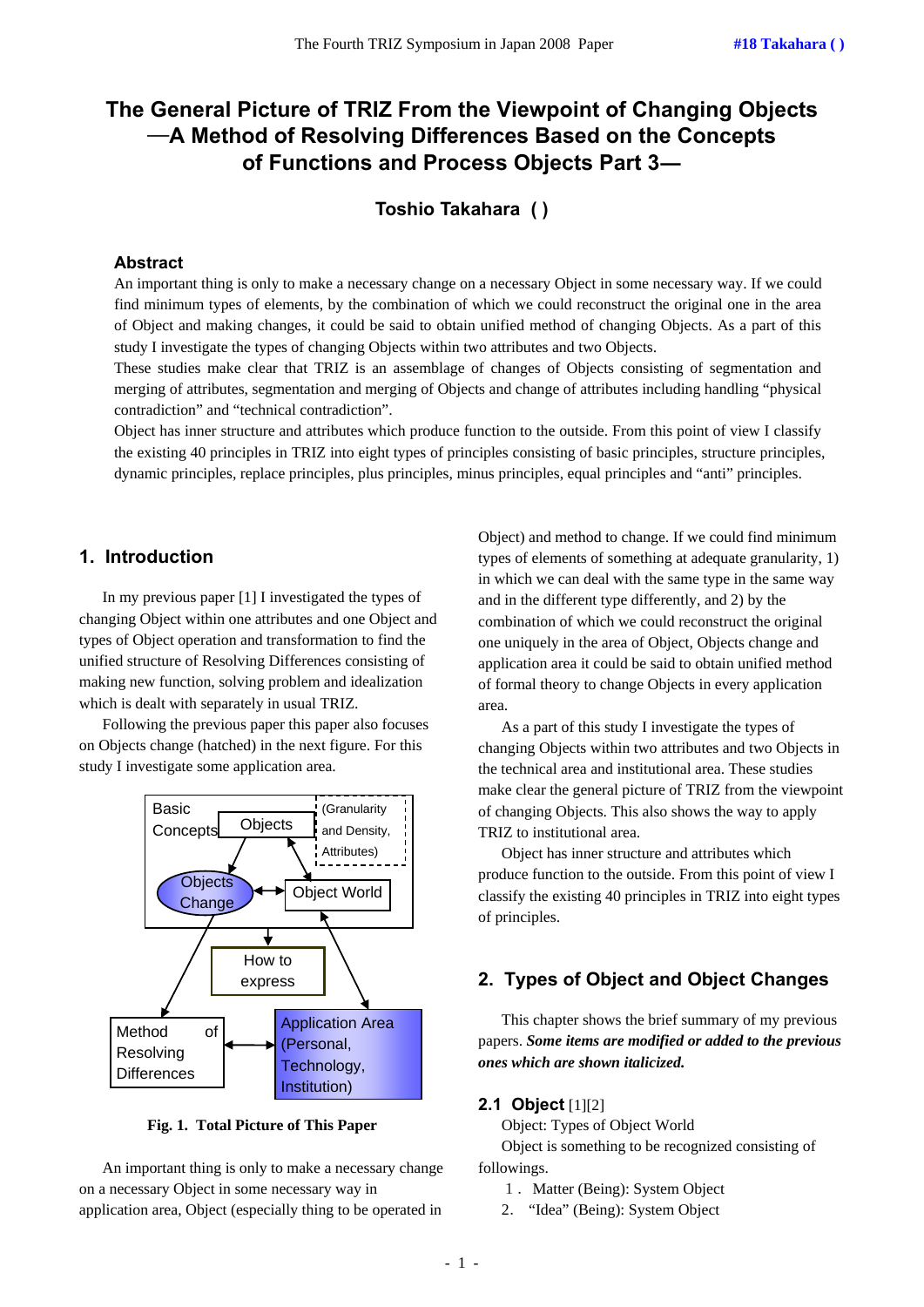21.Information of individual or common notion which is taken by physical entity

e.g.: Information on document

22.My idea

3. Movement or Action: Process Object

Granularity is scope or sphere in space and time. Density is density of inner structure or degree of abstraction.

*We have three granularities of attributes in Object.*  Attributes 1 is everything that concretely describe Object.

Attributes 1 includes attributes 2 in narrow sense and inner Structure.

 Attributes 2 in narrow sense includes attributes 3 in most narrow sense which is difficult to change and state which is easy to change.

*Attributes 2 can be changed from outside of Object using Principle U, P or by changing inner structure of Object by Principle D.* 



**Fig. 2. Structure of Object** 

In Fig. 2 attributes is attributes 2.

## **2.2 Object Change** [1]

Types of Object change within one Attribute and one Object are as follows.

- 1. Generate or delete Object \*
- 2.*Generate or delete attributes \**
- 3.Change attributes of Object
	- 1) *No change of attributes*

2) Change attributes of Object not qualitatively (Change attributes of Object or inner structure do not cause qualitative change)

3) Change attributes of Object qualitatively

(Change attributes of Object or inner structure cause qualitative change)

\* To generate Object or attributes is to bring in to the stage of Object World. To delete Object or attributes is to bring out from the stage of Object World.

We have three types of Object Transformation.

#### **Object Transformation: Principle** D

*Change of inner structure consisting of elements and the relation between these* can generate new Object,

delete Object itself *and change plural attributes of Object*. This is an expansion of the law of the mutual

transformation of quantitative and qualitative changes. *On the contrary Principle U, P change attributes 2.* 

**Object Transformation: Principle U** (Fig.3)

Object 1 and movement can change *attributes of Object 2 or Object 2 itself from outside*.



**Fig. 3. Object Transformation: Principle U** 

**Object Transformation: Principle P** (Fig.4) Object 1 and Object 2 can change *attributes of movement or movement itself from outside*.



**Fig. 4. Object Transformation: Principle P** 

We have two types of Object Operation.

**Object Operation A**: We can operate existing single Object or Object in "Object 1- Process Object- Object 2 model".

**Object Operation R**: We can bring in, bring out or replace Object *or its element of existing single Object* or Object in "Object 1- Process Object- Object 2 model" freely regardless they are existing or not.

Types of Object operation by person and each principles of Object transformation combines to make up a whole of changing Object as shown in the simplified expression in Fig. 5.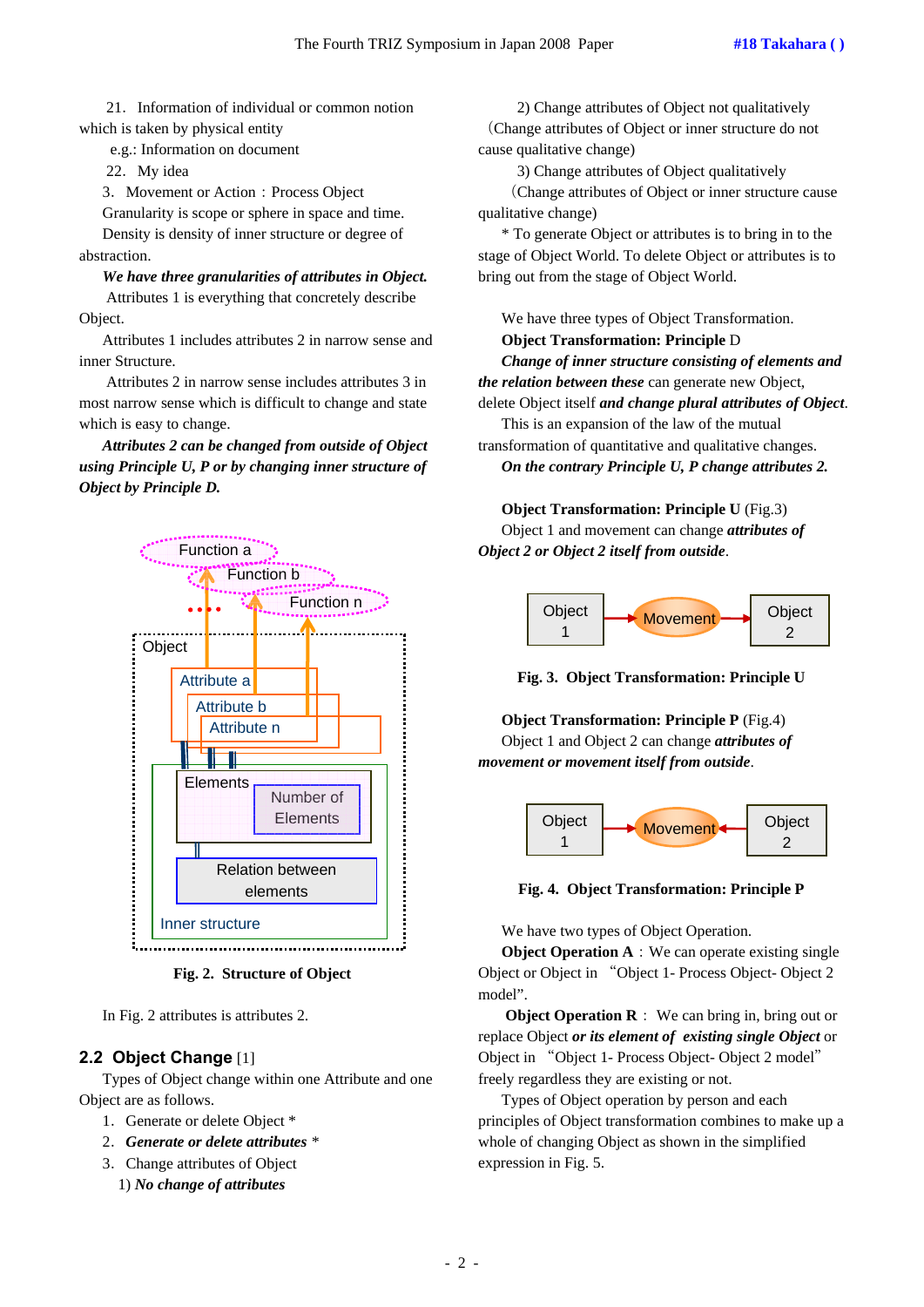

**Fig. 5. Relation between Types of Object Operation, Transformation and Types of Object Changes**  (Simplify and modify [1])

## **2.3 Resolving Differences** [1]

We have three types of purposes; making a new function, problem solving and idealization. These three elements constitute Resolving Differences which is to change Objects intentionally.

The process of Resolving Differences connect types of purposes, types of Object Changes and types of Object transformation and operation and then fill the blank of logic between them as follows ( Fig.6.)

In the first step we recognize the real world and the Differences depending on the situation to have one of the types of purposes.

The second step is to obtain the type of Object changes. *This is to specify the position in the Fig. 8. "Types of Objects Change within Two Attributes and Two Objects" or in the Table 2. "Types of Objects Change and TRIZ" in this year*.

 In ASIT [4] we only transform the type of purpose to the type of Object changes. In usual TRIZ this step replace the purpose set in the first step with the new means to realize the purpose. This could occur in the case of taking the prior means to resolve the cause of problem in problem solving. This step also includes obtaining knowledge about how to operate Object depending on the situation. In previous paper, the type of Object changes was studied on the condition that both number of attributes and Objects are under two.

The third step is to decide what part of Object to operate and how to operate.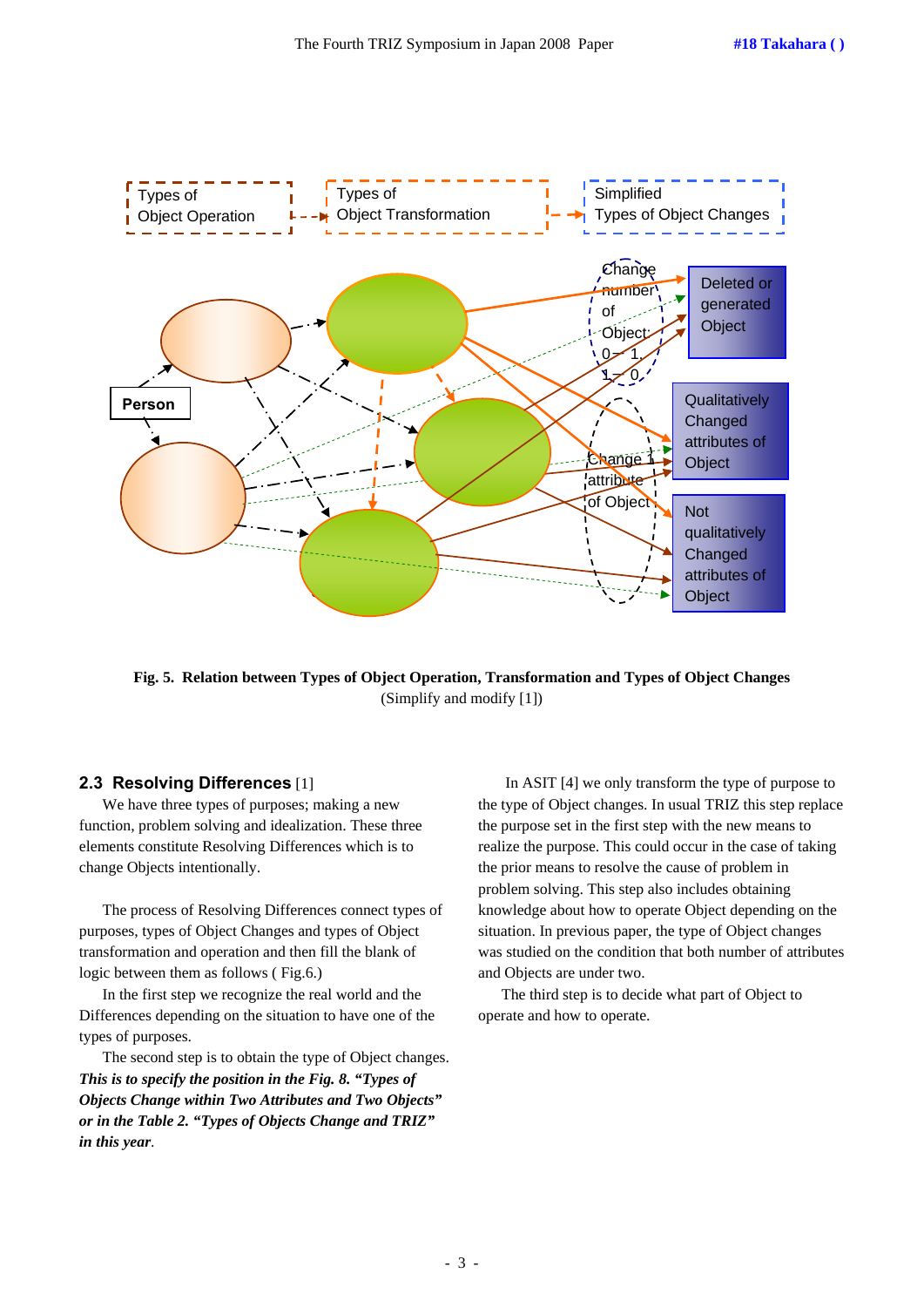

**Fig. 6. Process of Resolving Differences** (Modify [1])

# **3. Technology and Institution**

Human being is characterized as having the indirect way of recognition and operation via medium. Mankind is the existence that has been accumulating these media. Thus until now we have had the vast accumulated indirect media called ''culture'' that is taken by the technical means and common concept in the area of technology and institution respectively. [2]

Technology is an assemblage of things between person and nature, processes of making them and using them.

Institution is an assemblage of common ideas between person and community, processes of making them and using them. We have four types of Institution as follows.

1. Type that both person and thing take common

```
idea: Institution of Exchange
```
e.g. language, money

 2. Types that person takes common idea: **Common Subject** 

e.g. thought, philosophy, religion, moral

**System Institution** 

e.g. nation, corporation, family

#### **Social Institution**

e.g. law, politics, economics

Generating object is realized by the principle of intermediary which means to appear on the stage of Object World or by changing inner structure of Object to generate a new Object.

The principle of segmentation consists of segmentation of attributes and that of Object.

The principle of merging consists of merging of attributes and that of Object.

The principle of universality adds attributes of Object. The principle of discarding consists of deleting

attributes, element of Object and Object itself.

Except these basic principles of changing number of attributes or Objects, there are many principles of changing attributes of Object. These principles are a part of the 40 principles in TRIZ. [8]

An example of movement of commodity that is a story of the birth of money is as follows (Fig.7). [7] Money is a typical example of Institution of Exchange.

First stage: Add attribute by bringing in a new usage of Object different from a usual usage.

One day when institution of money did not exist, a person had a useful thing. He or she wanted to exchange this to another useful thing. Adding exchange as institutional activity not technical activity to useful thing having an attribute of usefulness could bring in a new attribute to be exchangeable.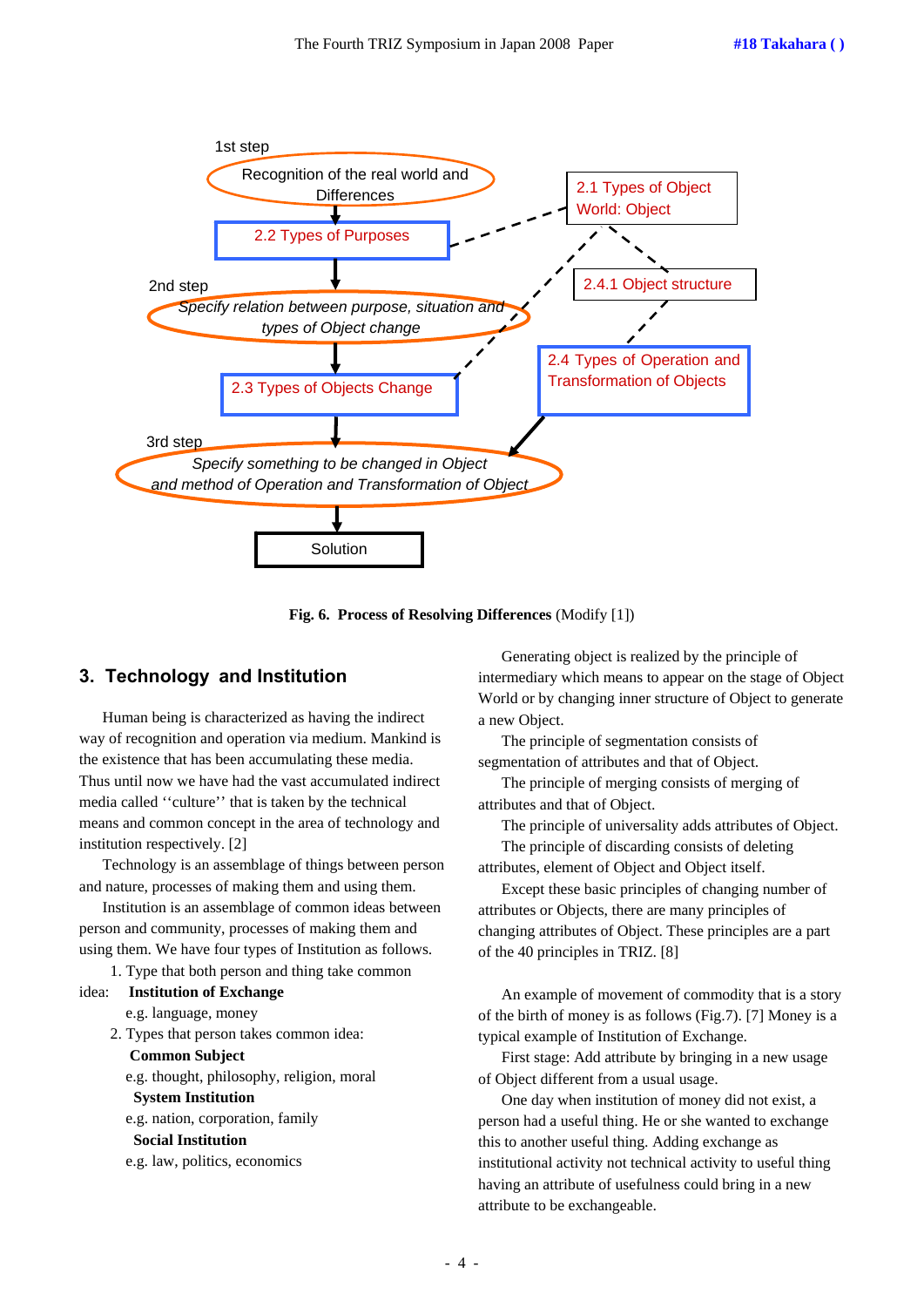Second stage: Movement to transform attributes Through early stage of exchange useful thing, the

concept of exchange-value emerged little by little. At the same time useful thing become commodity little by little.

Third stage: Segmentation of Object into two Objects These processes of the differentiation of commodities into commodities and money are summarized by Marx as follows.

"We saw in a former chapter that the exchange of commodities implies contradictory and mutually exclusive conditions. The differentiation of commodities into commodities and money does not sweep away these inconsistencies, but develops *a modus vivendi*, a form in which they can exist side by side. This is generally the way in which real contradictions are reconciled. For instance, it is a contradiction to depict one body as constantly falling towards another, and as, at the same time, constantly flying away from it. The ellipse is a form of motion which, while allowing this contradiction to go on, at the same time reconciles it." [7]

Generally speaking change is an assemblage of intentional change that is Resolving Differences, unintentional change and autonomous change without human activity.

Movement of technology was conformed to the law of movement of matter which has no purpose itself. And change to achieve purpose in technology is performed on purpose by Resolving Differences using cause- effect relation according to the movement of matter. We can also make use of knowledge of contradiction as technical trend in TRIZ.

On the contrary movement of institution was conformed to the law of movement of institution grasped at granularity as autonomous. And change in institution is carried out by mixture of unintentional activities and Resolving Differences.

In the process of exchange shown as the example, almost all persons were even unconscious of the purposes to improve the attributes of exchange which is quickness, quantity and easiness of exchange. But as a result of long history these purposes were entirely achieved. They resolved contradiction unintentionally.

In institution movement of institution is to realize purposes intentionally or unintentionally. In institutional area change is also achieved by intentional change or Resolving Differences using cause- effect relation as an element of whole movement. We can make use of knowledge of contradiction.

In institutional area we must continue to ask for what is common idea to be, continue to ask for the method and continue to verify input, purpose and result of action. Because in the middle of the process of making common idea, making people don't know the mechanism and result of the process.



**Fig. 7. Birth of commodity and money**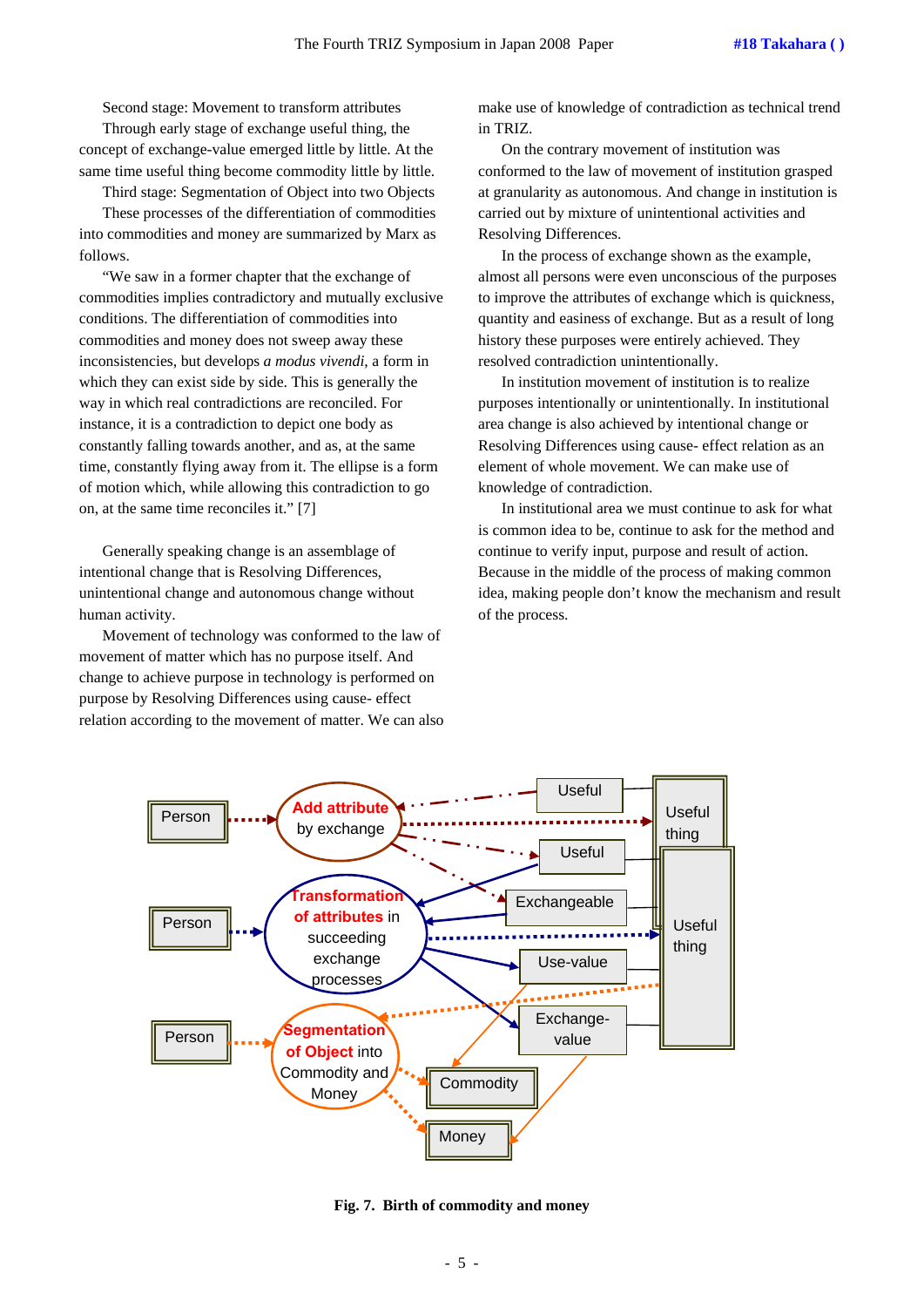# **4. Framework of Types of Objects**

# **Change within Two Attributes and Two**

# **Objects**

## **4.1 Framework**

We have come to the step to discuss types of Objects change within two Attributes and two Objects. Objects changes have hierarchy or granularity consisting of **change of number of Objects, change of number of attributes and change of attributes** with pure formality shown in Fig.9. But from the viewpoint of means to realize changes in TRIZ we should see this at somewhat different granularity which is **to change using the basic principles, resolving contradiction and simple changes**  with some overlaps.

Objects changes have hierarchy consisting of change of number of Objects which is shown in the right side of the figure, change of number of attributes in the middle and change of attributes in the left side. And change

attributes has three types of change which is no change of attributes, qualitative change of attributes and not qualitative change of attributes. As in the same way as in types of Object changes within one attribute and one Object, qualitative change of attributes means that change attributes of Object or inner structure cause qualitative change in Object. And not qualitative change of attributes means that change attributes of Object or inner structure do not cause qualitative change in Object.

# **4.2 Basic Principles**

Changing Objects using the basic principles are to change of number of Objects and change of number of attributes. Basic principles are *Principle 1 Segmentation* in segmentation of attributes and Object, *Principle 5 Merging* in merging attributes and Objects, *Principle 6 Universality* in adding attributes, *Principle 24 Intermediary* in generating Object and *Principle 34 Discarding* in deleting attributes and Objects in the 40 Principles in TRIZ. This is shown in Table 1.

Among them, Segmentation of Object are also treated as resolving contradiction which is explained later.

| <b>Types of Objects Changes</b>            | <b>Means to realize in TRIZ</b>                                   |                            |  |  |
|--------------------------------------------|-------------------------------------------------------------------|----------------------------|--|--|
| 1) Change number of Object                 | 11) Generate Object                                               | Principle 24. Intermediary |  |  |
| 0/1, 1/0                                   | 12) Delete Object                                                 | Principle 34. Discarding   |  |  |
| 3) Change number of attributes<br>1/2, 2/1 | 31) One attribute to two attributes<br>311) Add attribute         | Principle 6. Universality  |  |  |
|                                            | 312) Segmentation of attribute                                    | Principle 1. Segmentation  |  |  |
|                                            | 32) Two attributes to one attribute<br>321) Delete one of the two | Principle 34. Discarding   |  |  |
|                                            | 322) Two merge into one                                           | Principle 5. Merging       |  |  |
| 5) Change number of Object<br>1/2, 2/1     | 51) Segmentation of Object                                        | Principle 1. Segmentation  |  |  |
|                                            | 52) Two Objects to one Object<br>521) Delete one of the two       | Principle 34. Discarding   |  |  |
|                                            | 522) Two merge into one                                           | Principle 5. Merging       |  |  |

**Table 1. Types of Number Change and Basic Principles of TRIZ** 

## **4.3 Resolving Contradiction**

**Contradiction** is direct principal mutual movement between opposites. Opposites consist of two values of one attribute, two attributes in one Object or two attributes in each Object. This means that movement occurs in the form of two values of one attribute, two attributes in one Object or two attributes in each Object.

Resolving contradiction has many granularities and types according to situation. The first granularity is that it allows movement of contradiction to go on when it seems to be difficult to realize. In the second granularity it improves attributes of Process Object of contradiction. The third granularity tells us that it causes a fruitful result.

From these viewpoints we survey the types of resolving contradiction as follows.

#### **A. "Allow contradiction to go on" type**

This is to "develop a form in which opposites can exist side by side" [7]. This includes the other types (Fig. 8). This type forms the base of all contradiction.

A1) Type 1: Mutually exclusive conditions of two values in one attribute lead to movement or change. (*211) in Table 2*)

e.g. elliptic movement, linear movement

In this type we have no change of values or attributes. A2) Type X: No change of two values of one attribute separated. (*212) in Table 2*)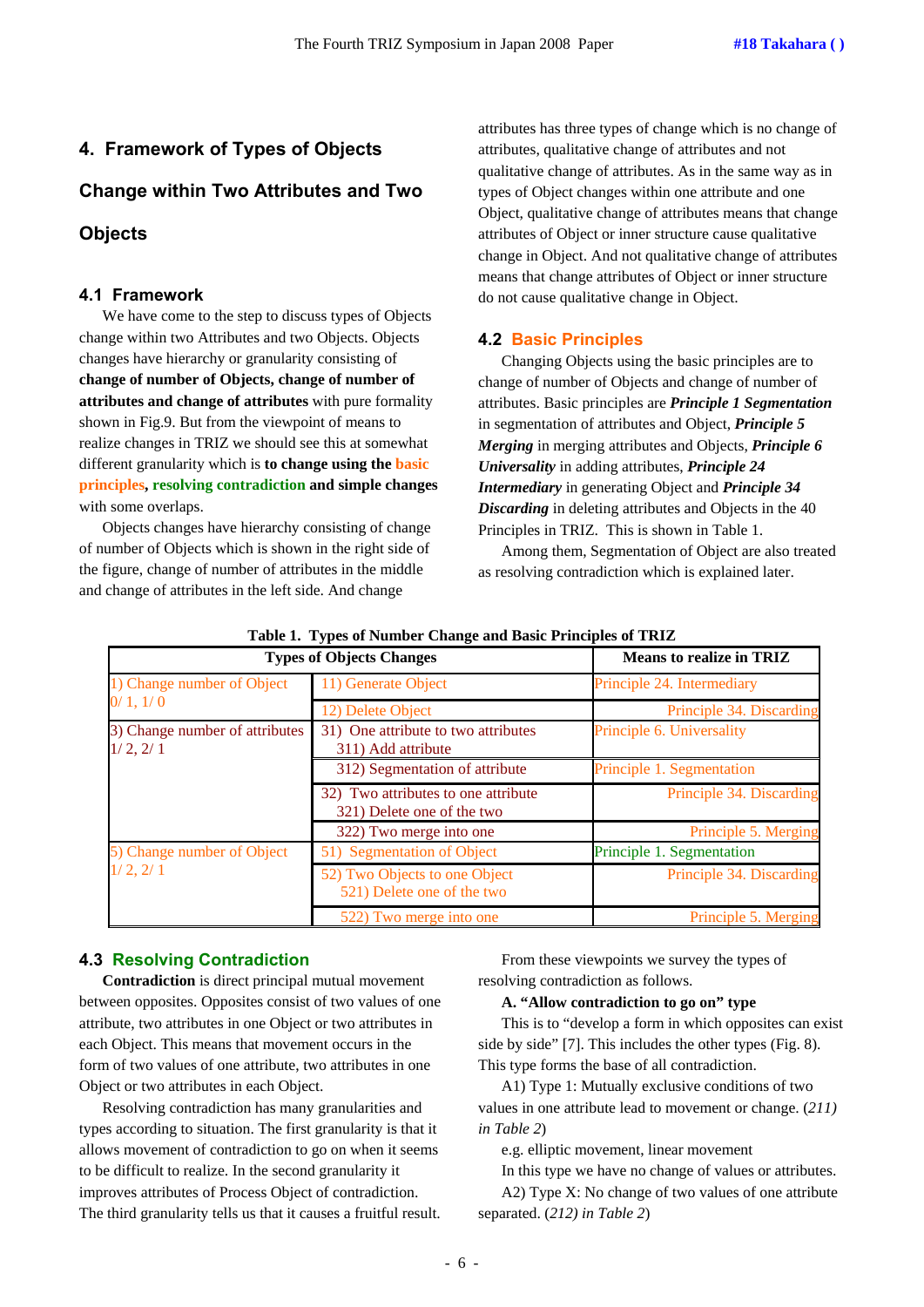Also we have no change of values or attributes in this type. Usually this type has not been dealt with resolving contradiction. But in TRIZ "physical contradiction" which has two values in one attribute is resolved by "separation principles". [5]

A3) Type Y: No change of two attributes in each Object. (*412) in Table 2*)

Also in this type we have no change of attributes. But movement goes on. Usually this type has not been dealt with resolving contradiction.



**Fig. 8 Granularity of Resolving Contradiction** 

## **B. "Improvement of attributes of contradiction" type**

On the base of type A we have some special type that attributes of Process Object of contradiction meets some requirements. This type includes type C as the special case.

B1) Type 2: Meet two values of requirements of two attributes simultaneously. (*422) in Table 2*)

In TRIZ "technical contradiction" is not necessarily contradiction. 421) Not qualitative change of attributes to meet two values of requirements simultaneously that is not caused directly or by principal movement is not contradiction.

B2) Type 3: Transformation of two attributes to the other attributes. (*432) in Table 2*)

I guess that this is especially important in institutional area. We need further study on this.

e.g. Movement to transform attributes that the concept of exchange-value emerged little by little trough early stage of exchange useful thing. [4]

#### **C. "Fruitful result" type**

Type 4: Segmentation of Object. (*51) in Table 2*)

At least in system institution (e.g. corporation) and social institution (e.g. law, politics, economics) what Object to segment seems to be the only solution of contradiction and the rest of problem is only to decide how to segment it. The reason is that segmentation of Object can make epoch-making improvement on attributes of the original movement of contradiction when movement is developing rapidly which have been actually

taken place in institutional area. In fact the form of Fig.9 itself shows the importance of segmentation.

On the contrary segmentation of attributes (*312) in Table 2*) is not resolving contradiction although it is important.

Dissolving contradiction by merging opponents (*522) in Table 2*) can occur. This can be taken place in developing environment or in shrinking one. The former can be a transitional stage toward a new segmentation of Object.

#### **4.4 Simple Changes**

Remaining is to change attribute of one Object not qualitatively and transform one or two attributes qualitatively.

232) Transformation of attribute to the other attributes and 431) Transformation of attribute to the other attributes if not contradiction are issues to be studied.

*\*: How to handle changing two values in case of 22), 23) is to be studied.* 

## **4.5 Re-classify the Existing 40 Principles**

The 40 Principles are the means to change Objects. Following the paper [3] or Darrel Mann [6] I reclassify the 40 Principles as it is to two super-groups and eight groups according to the structure of Object in the order of Principle group name, numbers of Principles, number of Principle. Many Principles are classified into different groups simultaneously although 31, 32, 37 are not included. .

The existing 40 Principles are fundamentally for the area of technology although they contain the contents applicable to institutional area in common and applicable to that analogically. So at least the Principle for institutional area should be constructed.

#### **Structure Principles Super Groups**

a)**Basic Principles Group** 5: 1, 5, 6, 24, 34

b)**Dynamic Principles Group** 18: (3, 4, 6, 9, 10, 11,

13, 14, 15, 16, 17, 18, 19, 20, 21, 23, 35, 40)

c)**Structure Principles Group** 7: (1, 2, 5, 7, 13, 24, 40)

d)**Replace Principles Groups** 9: Replace Element Principles (26, 27, 28) Replace Environment Principles (29, 38, 39) Replace by Attributes Change Principles (14, 30,

40)

# **Function and Attributes Principles Super Groups**

# e)**Plus Principles Groups** 18:

 Basic Plus Principles (1, 24, 35) Function Plus Principles (6, 9, 10, 11, 15, 16, 17, 18, 19, 20, 21, 23, 25, 36)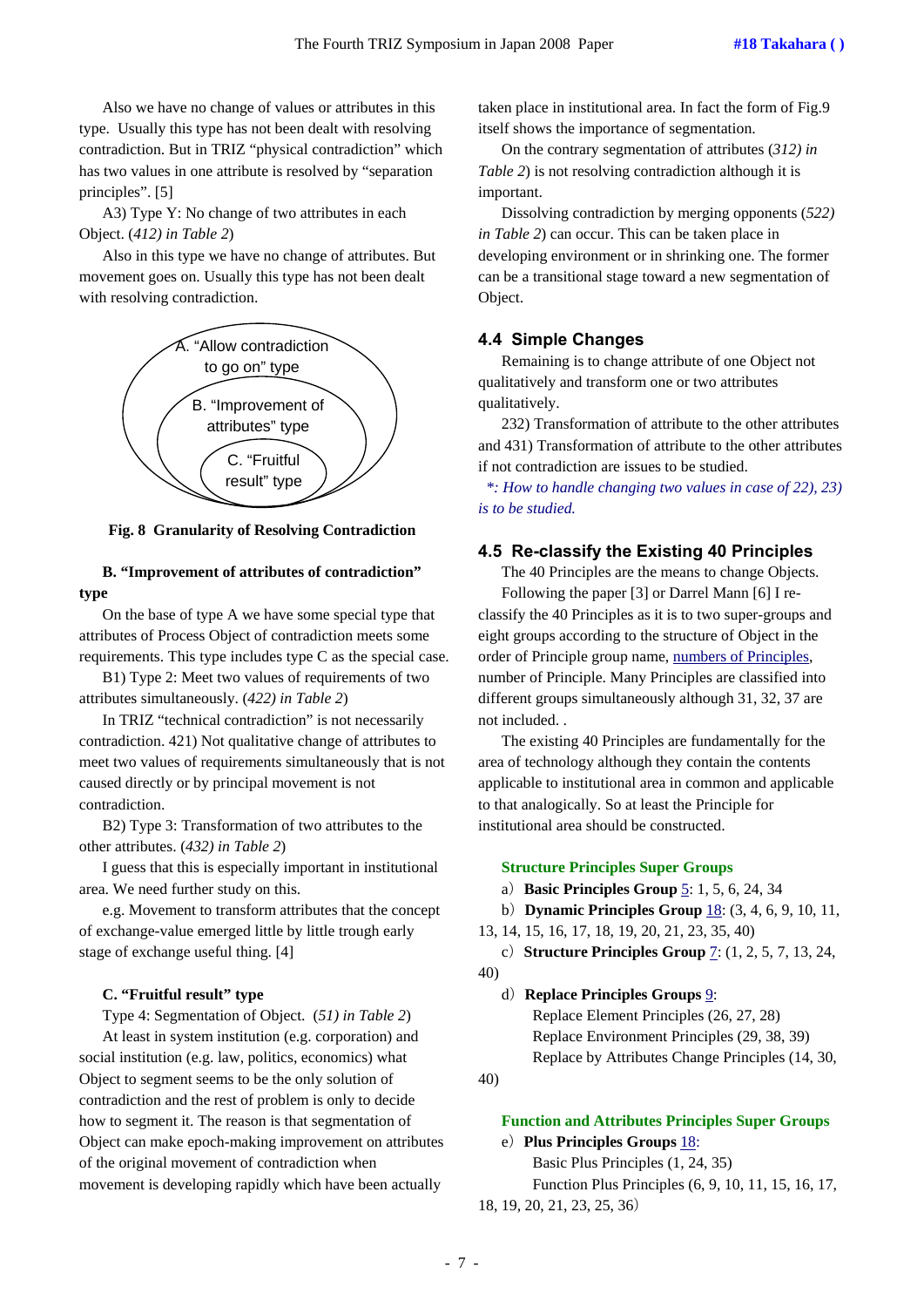Attributes Plus Principles (17, 35, 40)

f)**Minus Principles Groups** 12: Basic Minus Principles (2, 5, 34, 35) Function Minus Principles (16) Replace Minus Principles (26, 27, 28, 29, 30, 31, 33)

Attributes Minus Principles (33, 35)

#### g) **Equal Principles Groups** 9:

 Equal Problem Solving Principles (8, 11, 12, 34) Equal Movement Principles (9, 10, 16, 23, 34) Equal Attributes Principles (33)

h)**"Anti" Principles Groups** 8: Basic "Anti" Principles (13) "Anti" Function Principles (13) "Anti" Attributes Principles (4, 13, 39) "Anti- Anti" Function Principles (8, 9, 16, 34) "Anti- Anti" Meaning of Function Principles

(22)

**Structure Principles Super-Groups** deal with inner structure or structure of Object World at various granularities.

#### **Function and Attributes Principles Super-Groups**

deal with function and attributes of Object in Fig.2. And here attributes means attributes 2.

Needless to say how to apply these Principles depends on granularity of Object. And difficulty is in the situation that viewpoint to settle the granularity, formulation of issues and solving process are decided at the same time as same as another issues.

# **5. Types of Objects Change within two**

# **Objects and TRIZ**

Table 2 and Fig. 9 are the relation between two granularities showing how types of Objects change within two attributes and two Objects corresponds to means to realize change in TRIZ. Among them 11), 12), 22), 23) were already treated. [1]

It is important that we have Fig.9 and Table 2 as that applicable to every area including technology and institution,



**Fig. 9. Types of Objects Change within Two Attributes and Two Objects**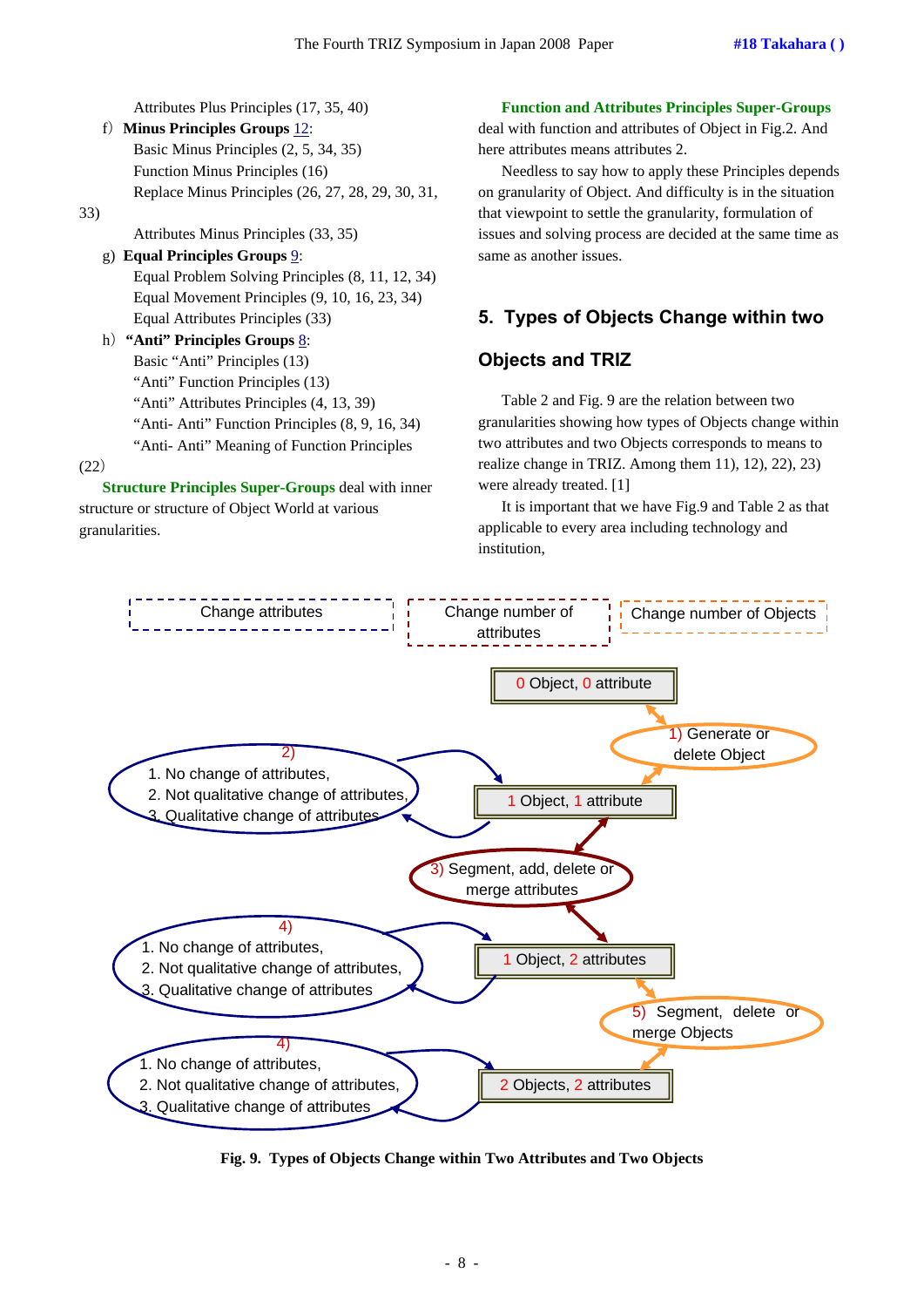|                                                 | <b>Types of Objects Changes</b>                                                                                                        | Means to realize in TRIZ,<br><b>Type: Contradiction, (Comments)</b> |  |  |
|-------------------------------------------------|----------------------------------------------------------------------------------------------------------------------------------------|---------------------------------------------------------------------|--|--|
| 1) Change number of                             | 11) Generate Object                                                                                                                    | <b>Principle 24. Intermediary</b>                                   |  |  |
| <b>Object 0/1, 1/0</b>                          | 12) Delete Object                                                                                                                      | <b>Principle 34. Discarding</b>                                     |  |  |
| 2) Handling one<br>attribute                    | 21) No change of attribute<br>211) Mutually exclusive conditions of two values<br>in one attribute lead to movement                    | "Physical Contradiction" in TRIZ:<br><b>Type 1</b>                  |  |  |
| *: two values in case<br>of 22), 23): to be     | 212) Two values can be separated                                                                                                       | Separation of P.C. in TRIZ: Type X                                  |  |  |
| studied                                         | 22) Not qualitative change of attributes                                                                                               | <b>Many Principles in TRIZ</b>                                      |  |  |
|                                                 | 23) Qualitative change of attributes<br>231) Delete attributes                                                                         | <b>Principle 34. Discarding</b>                                     |  |  |
|                                                 | <b>Transformation of attribute to the other</b><br>232)<br><i>attributes</i>                                                           | (Transformation of attribute to be<br>studied)                      |  |  |
| 3) Change number of<br>attributes $1/2$ , $2/1$ | 31) One attribute to two attributes<br>311) Add attribute                                                                              | <b>Principle 6. Universality</b>                                    |  |  |
|                                                 | 312) Segmentation of attribute                                                                                                         | <b>Principle 1. Segmentation</b>                                    |  |  |
|                                                 | 32) Two attributes to one attribute<br>321) Delete one of the two                                                                      | <b>Principle 34. Discarding</b>                                     |  |  |
|                                                 | 322) Two merge into one                                                                                                                | <b>Principle 5. Merging</b>                                         |  |  |
| 4) Handling two<br><i>attributes</i>            | 41) No change of attributes<br>411) Not contradiction                                                                                  | (Movement goes on)                                                  |  |  |
|                                                 | <b>412)</b> Contradiction                                                                                                              | (Movement goes on): Type Y                                          |  |  |
|                                                 | 42) Not qualitative change of attributes<br>Meet two values of requirements simultaneously<br>421) Not contradiction                   | "Technical Contradiction" in TRIZ                                   |  |  |
|                                                 | 422) Contradiction                                                                                                                     | "Technical Contradiction" in TRIZ:<br><b>Type 2</b>                 |  |  |
|                                                 | 43) Qualitative change of attributes<br><b>Transformation of attribute to the other</b><br><i>attributes</i><br>431) Not contradiction | (Transformation of two attribute to<br>be studied)                  |  |  |
|                                                 | <b>432)</b> Contradiction                                                                                                              | <b>Transformation of two attribute to</b><br>be studied): Type 3    |  |  |
| 5) Change number of                             | 51) Segmentation of Objects                                                                                                            | <b>Principle 1. Segmentation: Type 4</b>                            |  |  |
| Object 1/2, 2/1                                 | 52) Two Objects to one Object<br>521) Delete one of the two                                                                            | <b>Principle 34. Discarding</b>                                     |  |  |
|                                                 | 522) Two merge into one<br><b>Dissolve contradiction by merging opponents</b>                                                          | <b>Principle 5. Merging</b>                                         |  |  |
| 6) Handling two<br>attributes                   | Same as 4)                                                                                                                             |                                                                     |  |  |

| Table 2. Types of Objects Change and TRIZ |  |  |  |
|-------------------------------------------|--|--|--|
|                                           |  |  |  |

# **7. Conclusion**

Types of Objects changes within two attributes and two Objects are examined on the studies about institution.

These studies made clear that TRIZ is an assemblage of process elements consisting of segmentation and merging of Objects, segmentation and merging of attributes and attributes change including solving "physical contradiction" and "technical contradiction"

from the viewpoint of Objects change. Also we could find that we can apply TRIZ to every area including institutional area not using logic of analogy with some modification.

We need further study on

1. How inner structure of Object decide attributes,

Structure of contradiction in Institution,

2. How type of purposes and situation decide types of Object changes, (This is to specify the position in Fig. 9 or Table 2 from the type of purposes and situation.)